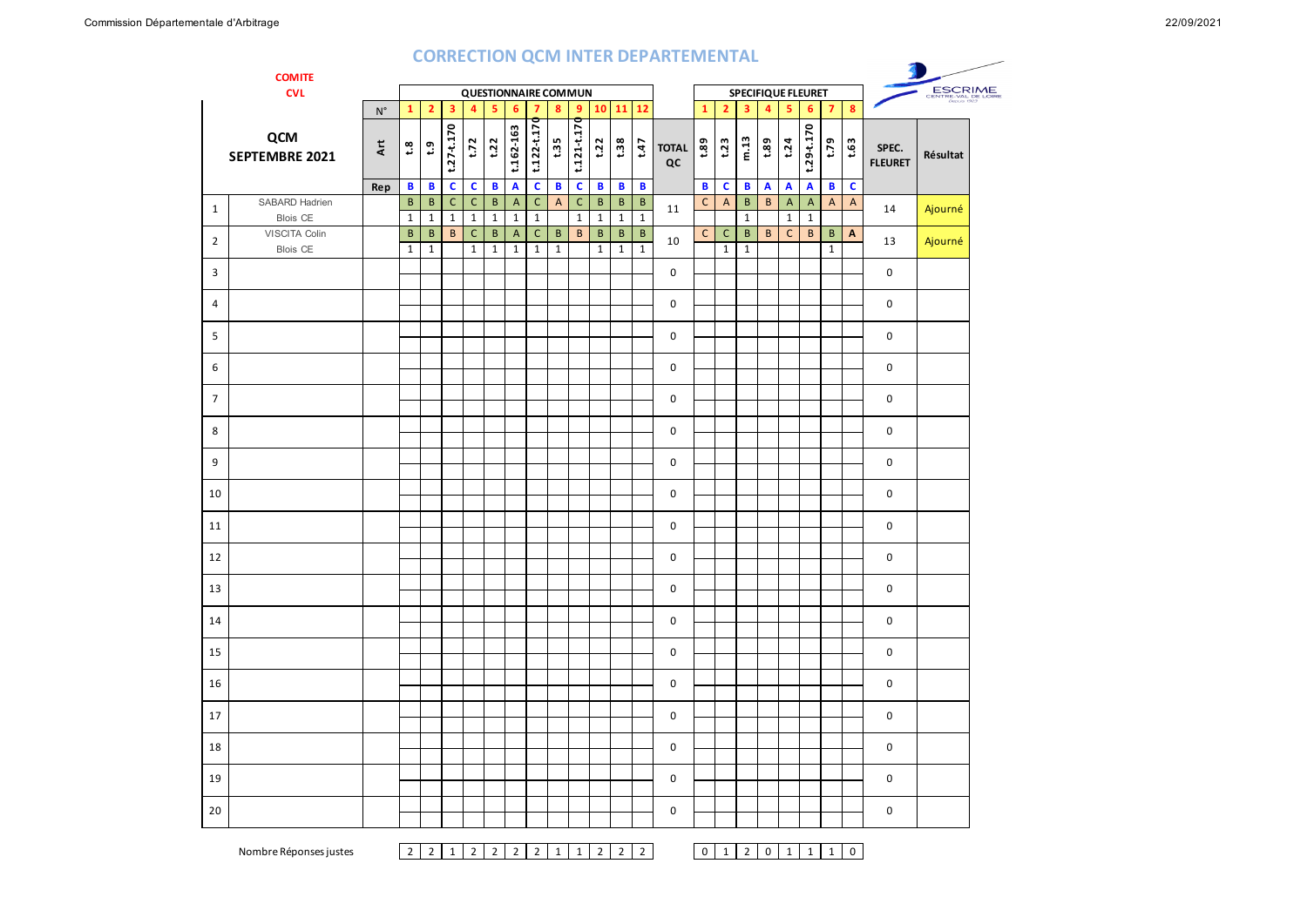## **COERRECTION QCM INTER DEPARTEMENTAL**

|                | <b>COMITE</b>                           |                    |                          |                   |                              |                              |                         |                                |                             |                              |                                           |                          |                   |                                 | <u> 888 - Anii 890 - Anii 800 - Anii 800 - Anii 800 - Anii 800 - Anii 800 - Anii 800 - Anii 800 - Anii 800 - Anii</u> |                              |                              |                         |                         |                              |                              |                              |                                |             |          |  |
|----------------|-----------------------------------------|--------------------|--------------------------|-------------------|------------------------------|------------------------------|-------------------------|--------------------------------|-----------------------------|------------------------------|-------------------------------------------|--------------------------|-------------------|---------------------------------|-----------------------------------------------------------------------------------------------------------------------|------------------------------|------------------------------|-------------------------|-------------------------|------------------------------|------------------------------|------------------------------|--------------------------------|-------------|----------|--|
|                | <b>CVL</b>                              |                    |                          |                   |                              |                              |                         |                                | <b>QUESTIONNAIRE COMMUN</b> |                              |                                           |                          |                   |                                 |                                                                                                                       |                              |                              |                         |                         |                              | <b>SPECIFIQUE EPEE</b>       |                              | ESCRIME<br>CENTRE-VAL DE LOIDE |             |          |  |
|                |                                         | $\mathsf{N}^\circ$ | $\mathbf{1}$             | $\overline{2}$    | $\overline{\mathbf{3}}$      | $\overline{4}$               | 5                       | 6                              | $\overline{7}$              | $\bf{8}$                     | 9                                         |                          | $10$ 11           | 12                              |                                                                                                                       | $\mathbf{1}$                 | $\overline{2}$               | $\overline{\mathbf{3}}$ | 4                       | $\bar{\mathbf{5}}$           | $6\phantom{1}6$              | $\overline{7}$               | $\bf{8}$                       |             |          |  |
|                | QCM<br>SEPTEMBRE 2021                   | Αrt                | $\mathbf{S}^{\bullet}$   | $\mathbf{c}$      | $t.27 - t.170$               | t.72                         | t.22                    | t.162-163                      | $t.122 - t.170$             | t:35                         | $t.121 + t.170$                           | t.22                     | t.38              | t.47                            | <b>TOTAL</b><br>QC                                                                                                    | t.94                         | $t.90 - t.170$               | $t.29 - t.170$          | m.18                    | t.95                         | $t.90 - t.170$               | t:38                         | t.94-t.95                      | SPEC.EPEE   | Résultat |  |
|                |                                         | Rep                | B                        | B                 | $\mathbf c$                  | $\mathbf c$                  | $\, {\bf B}$            | $\boldsymbol{\mathsf{A}}$      | $\mathbf{C}$                | $\mathbf{B}$                 | $\mathbf c$                               | $\, {\bf B}$             | $\mathbf{B}$      | $\mathbf{B}$                    |                                                                                                                       | $\mathbf{B}$                 | $\mathbf{C}$                 | B                       | $\mathbf{B}$            | $\mathbf{B}$                 | $\mathbf c$                  | $\mathbf c$                  | $\, {\bf B}$                   |             |          |  |
| $\mathbf{1}$   | <b>SABAR Hadrien</b><br><b>Blois CE</b> |                    | $\sf B$<br>$\mathbf 1$   | $\sf{B}$<br>1     | $\mathsf{C}$<br>$\mathbf{1}$ | $\mathsf C$<br>$\mathbf{1}$  | $\sf B$<br>$\mathbf{1}$ | $\overline{A}$<br>$\mathbf{1}$ | $\mathsf C$<br>$\mathbf{1}$ | $\boldsymbol{\mathsf{A}}$    | $\mathsf C$<br>$\mathbf 1$                | B<br>$\mathbf{1}$        | B<br>$\mathbf{1}$ | $\, {\bf B} \,$<br>$\mathbf{1}$ | 11                                                                                                                    | $\, {\bf B}$<br>$\mathbf{1}$ | $\mathsf C$<br>$\mathbf 1$   | $\mathsf{C}$            | $\sf B$<br>$\mathbf{1}$ | $\mathsf{B}$<br>$\mathbf{1}$ | $\mathsf C$<br>$\mathbf 1$   | $\mathsf C$<br>$\mathbf{1}$  | $\sf B$<br>$\mathbf{1}$        | 18          | Reçu     |  |
| $\overline{2}$ | <b>BORON Lydia</b>                      |                    | $\sf B$                  | B                 | B                            | $\mathsf{C}$                 | B                       | $\overline{A}$                 | $\mathsf C$                 | $\, {\bf B} \,$              | $\mathsf C$                               | B                        | B                 | B                               | 11                                                                                                                    | B                            | $\mathsf{C}$                 | B                       | $\sf B$                 | B                            | $\mathsf C$                  | $\mathsf C$                  | $\sf{B}$                       | 19          | Reçu     |  |
|                | Chateaudun<br>LANGLOIS Jeanne           |                    | $\mathbf{1}$<br>$\sf{B}$ | $\mathbf{1}$<br>B | C                            | $\mathbf{1}$<br>$\, {\bf B}$ | $\mathbf{1}$<br>B       | $\mathbf{1}$<br>$\overline{A}$ | $\mathbf{1}$<br>$\mathsf C$ | $\mathbf{1}$<br>$\mathsf{C}$ | $\mathbf{1}$<br>$\boldsymbol{\mathsf{A}}$ | $\mathbf{1}$<br>$\sf{B}$ | $\mathbf{1}$<br>B | $\mathbf{1}$<br>$\mathsf{A}$    |                                                                                                                       | $\mathbf{1}$<br>$\mathsf B$  | $\mathbf{1}$<br>$\mathsf{C}$ | $\mathbf{1}$<br>B       | $\mathbf{1}$<br>B       | $\mathbf{1}$<br>$\mathsf{C}$ | $\mathbf{1}$<br>$\mathsf{C}$ | $\mathbf{1}$<br>$\mathsf{C}$ | $\mathbf{1}$<br>$\mathsf{C}$   |             |          |  |
| 3              | CEO                                     |                    | $\mathbf{1}$             | $\mathbf{1}$      | $\mathbf{1}$                 |                              | $\mathbf{1}$            | $\mathbf{1}$                   | $\mathbf{1}$                |                              |                                           | $\mathbf 1$              | $\mathbf 1$       |                                 | 8                                                                                                                     | $\mathbf{1}$                 | $\mathbf{1}$                 | $\mathbf{1}$            | $\mathbf{1}$            |                              | $\mathbf{1}$                 | $\mathbf{1}$                 |                                | 14          | Ajourné  |  |
| 4              | <b>GRESLIN Théophile</b><br>CEO         | ABS                |                          |                   |                              |                              |                         |                                |                             |                              |                                           |                          |                   |                                 | $\mathbf 0$                                                                                                           |                              |                              |                         |                         |                              |                              |                              |                                | $\mathbf 0$ |          |  |
| 5              | MORIN Pierre<br>CEO                     | ABS                |                          |                   |                              |                              |                         |                                |                             |                              |                                           |                          |                   |                                 | $\mathbf 0$                                                                                                           |                              |                              |                         |                         |                              |                              |                              |                                | 0           |          |  |
| 6              | HARAR BLANCHE                           |                    | $\sf{B}$                 | $\sf B$           | $\mathsf{C}$                 | $\, {\bf B}$                 | $\sf{B}$                | $\overline{A}$                 | $\mathsf{C}$                | $\mathsf B$                  | $\, {\bf B}$                              | $\sf{B}$                 | B                 | $\mathsf B$                     | 10                                                                                                                    | $\mathsf{B}$                 | $\mathsf{C}$                 | $\mathsf{C}$            | $\sf{B}$                | B                            | $\mathsf C$                  | $\mathsf{C}$                 | $\sf{B}$                       | 17          | Reçu     |  |
|                | CEO                                     |                    | $\mathbf 1$              | $\mathbf 1$       | $\mathbf 1$                  |                              | $\mathbf{1}$            | $\mathbf{1}$                   | $\mathbf{1}$                | $\mathbf 1$                  |                                           | $\mathbf{1}$             | $\mathbf 1$       | $\mathbf{1}$                    |                                                                                                                       | $\mathbf{1}$                 | $\mathbf{1}$                 |                         | $\mathbf{1}$            | $\mathbf{1}$                 | $\mathbf{1}$                 | $\mathbf{1}$                 | $\mathbf{1}$                   |             |          |  |
| $\overline{7}$ |                                         |                    |                          |                   |                              |                              |                         |                                |                             |                              |                                           |                          |                   |                                 | 0                                                                                                                     |                              |                              |                         |                         |                              |                              |                              |                                | $\mathbf 0$ |          |  |
| 8              |                                         |                    |                          |                   |                              |                              |                         |                                |                             |                              |                                           |                          |                   |                                 | $\mathbf 0$                                                                                                           |                              |                              |                         |                         |                              |                              |                              |                                | $\mathbf 0$ |          |  |
| 9              |                                         |                    |                          |                   |                              |                              |                         |                                |                             |                              |                                           |                          |                   |                                 | $\mathbf 0$                                                                                                           |                              |                              |                         |                         |                              |                              |                              |                                | $\mathbf 0$ |          |  |
| 10             |                                         |                    |                          |                   |                              |                              |                         |                                |                             |                              |                                           |                          |                   |                                 | $\mathbf 0$                                                                                                           |                              |                              |                         |                         |                              |                              |                              |                                | $\mathbf 0$ |          |  |
| 11             |                                         |                    |                          |                   |                              |                              |                         |                                |                             |                              |                                           |                          |                   |                                 | 0                                                                                                                     |                              |                              |                         |                         |                              |                              |                              |                                | 0           |          |  |
| 12             |                                         |                    |                          |                   |                              |                              |                         |                                |                             |                              |                                           |                          |                   |                                 | $\mathsf{o}$                                                                                                          |                              |                              |                         |                         |                              |                              |                              |                                | $\mathbf 0$ |          |  |
| 13             |                                         |                    |                          |                   |                              |                              |                         |                                |                             |                              |                                           |                          |                   |                                 | $\mathsf{o}$                                                                                                          |                              |                              |                         |                         |                              |                              |                              |                                | $\mathbf 0$ |          |  |
| 14             |                                         |                    |                          |                   |                              |                              |                         |                                |                             |                              |                                           |                          |                   |                                 | $\mathsf{O}\xspace$                                                                                                   |                              |                              |                         |                         |                              |                              |                              |                                | $\mathbf 0$ |          |  |
| 15             |                                         |                    |                          |                   |                              |                              |                         |                                |                             |                              |                                           |                          |                   |                                 | $\mathsf{o}$                                                                                                          |                              |                              |                         |                         |                              |                              |                              |                                | $\mathbf 0$ |          |  |
| 16             |                                         |                    |                          |                   |                              |                              |                         |                                |                             |                              |                                           |                          |                   |                                 | $\mathbf 0$                                                                                                           |                              |                              |                         |                         |                              |                              |                              |                                | $\mathbf 0$ |          |  |
| 17             |                                         |                    |                          |                   |                              |                              |                         |                                |                             |                              |                                           |                          |                   |                                 | $\mathbf 0$                                                                                                           |                              |                              |                         |                         |                              |                              |                              |                                | $\mathbf 0$ |          |  |
| 18             |                                         |                    |                          |                   |                              |                              |                         |                                |                             |                              |                                           |                          |                   |                                 | $\mathbf 0$                                                                                                           |                              |                              |                         |                         |                              |                              |                              |                                | $\mathbf 0$ |          |  |
| 19             |                                         |                    |                          |                   |                              |                              |                         |                                |                             |                              |                                           |                          |                   |                                 | $\mathbf 0$                                                                                                           |                              |                              |                         |                         |                              |                              |                              |                                | $\mathbf 0$ |          |  |
| 20             |                                         |                    |                          |                   |                              |                              |                         |                                |                             |                              |                                           |                          |                   |                                 | $\mathbf 0$                                                                                                           |                              |                              |                         |                         |                              |                              |                              |                                | $\mathbf 0$ |          |  |

Nombre Réponses justes 4 4 3 2 4 4 4 2 2 4 4 3 4 4 2 4 4 3 4 4 3